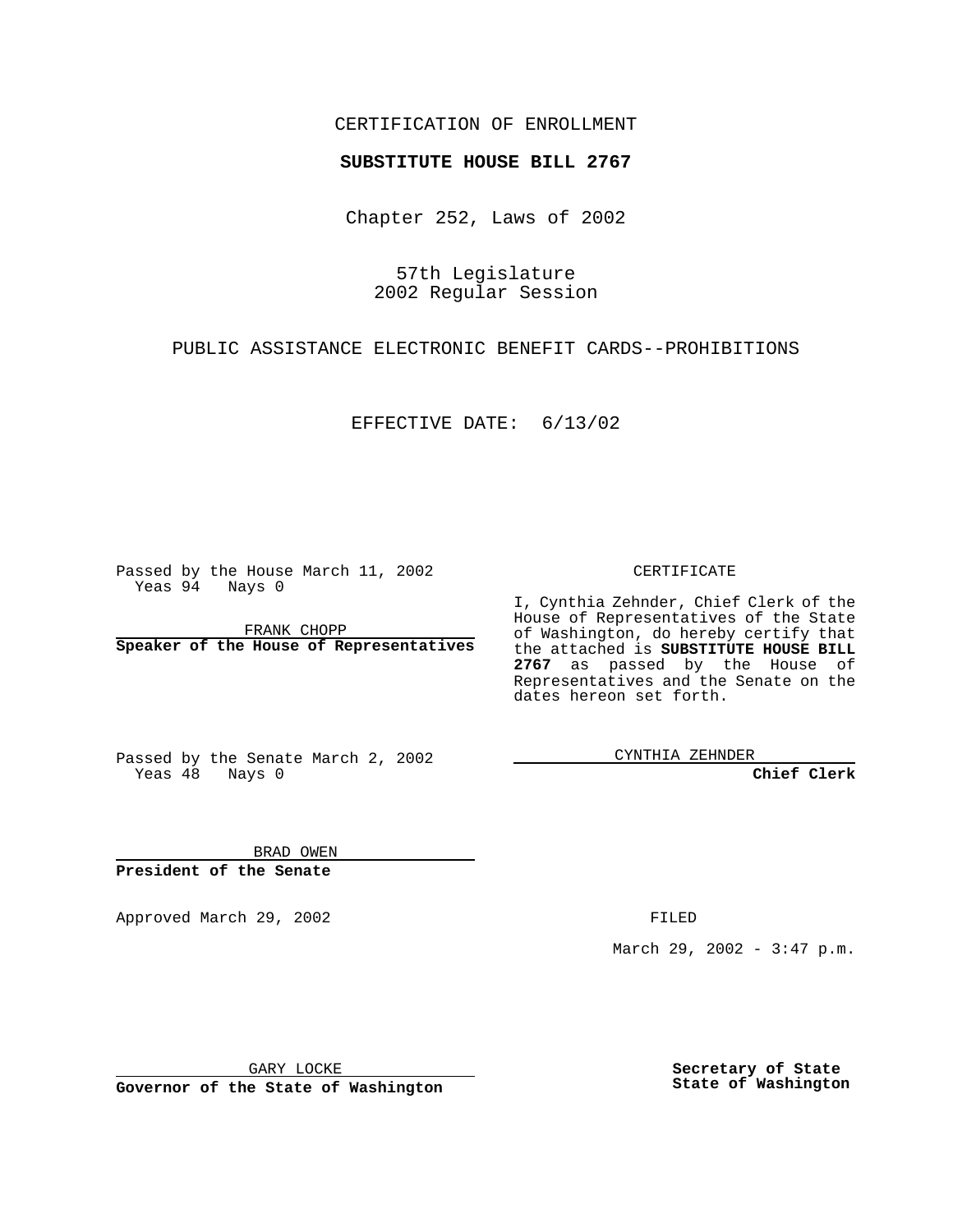### **SUBSTITUTE HOUSE BILL 2767** \_\_\_\_\_\_\_\_\_\_\_\_\_\_\_\_\_\_\_\_\_\_\_\_\_\_\_\_\_\_\_\_\_\_\_\_\_\_\_\_\_\_\_\_\_\_\_

\_\_\_\_\_\_\_\_\_\_\_\_\_\_\_\_\_\_\_\_\_\_\_\_\_\_\_\_\_\_\_\_\_\_\_\_\_\_\_\_\_\_\_\_\_\_\_

## AS AMENDED BY THE SENATE

Passed Legislature - 2002 Regular Session

#### **State of Washington 57th Legislature 2002 Regular Session**

**By** House Committee on Children & Family Services (originally sponsored by Representatives Orcutt, Tokuda, Darneille, Chase, Mielke and Boldt)

Read first time 02/07/2002. Referred to Committee on .

 AN ACT Relating to public assistance electronic benefit cards; adding a new section to chapter 74.08 RCW; adding new sections to chapter 9.46 RCW; adding a new section to chapter 67.16 RCW; and adding a new section to chapter 67.70 RCW.

BE IT ENACTED BY THE LEGISLATURE OF THE STATE OF WASHINGTON:

 NEW SECTION. **Sec. 1.** A new section is added to chapter 74.08 RCW to read as follows:

 (1) Any person receiving public assistance is prohibited from using electronic benefit cards or cash obtained with electronic benefit cards:

 (a) For the purpose of participating in any of the activities 12 authorized under chapter 9.46 RCW;

 (b) For the purpose of parimutuel wagering authorized under chapter 67.16 RCW; or

 (c) To purchase lottery tickets or shares authorized under chapter 67.70 RCW.

 (2)(a) The department shall notify, in writing, all recipients of electronic benefit cards that any violation of subsection (1) of this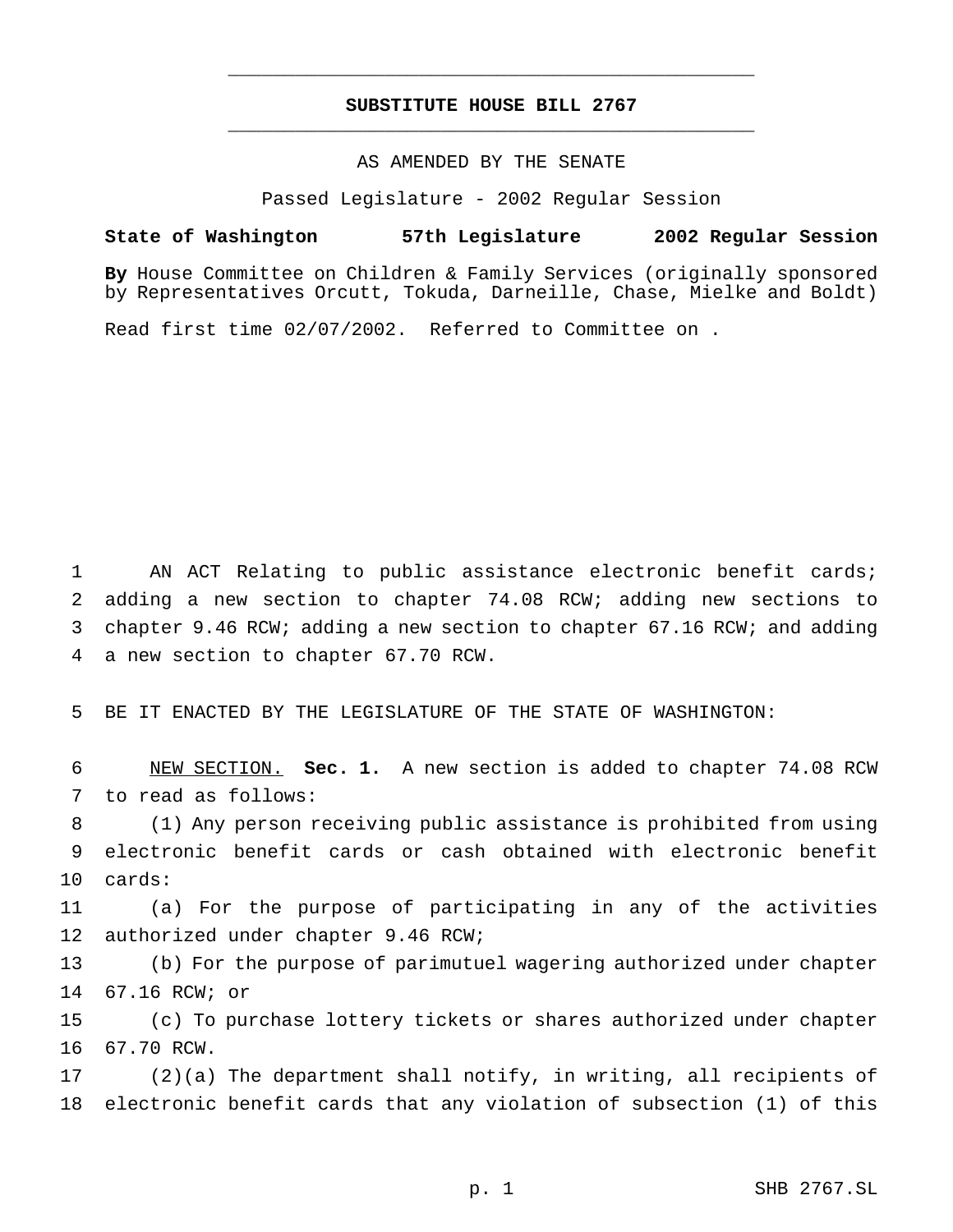section could result in legal proceedings and forfeiture of all cash public assistance.

 (b) Whenever the department receives notice that a person has violated subsection (1) of this section, the department shall notify the person in writing that the violation could result in legal proceedings and forfeiture of all cash public assistance.

 (c) The department shall assign a protective payee to the person receiving public assistance who violates subsection (1) of this section.

 NEW SECTION. **Sec. 2.** A new section is added to chapter 9.46 RCW to read as follows:

 (1) Any licensee authorized under this chapter is prohibited from allowing the use of public assistance electronic benefit cards for the purpose of participating in any of the activities authorized under this chapter.

 (2) Any licensee authorized under this chapter shall report to the department of social and health services any known violations of section 1 of this act.

 NEW SECTION. **Sec. 3.** A new section is added to chapter 9.46 RCW to read as follows:

 The commission shall consider the provisions of section 2 of this act as elements to be negotiated with federally recognized Indian tribes as provided in RCW 9.46.360.

 NEW SECTION. **Sec. 4.** A new section is added to chapter 67.16 RCW to read as follows:

 (1) Any licensee authorized under this chapter is prohibited from allowing the use of public assistance electronic benefit cards for the purpose of parimutuel wagering authorized under this chapter.

 (2) Any licensee authorized under this chapter shall report to the department of social and health services any known violations of section 1 of this act.

 NEW SECTION. **Sec. 5.** A new section is added to chapter 67.70 RCW to read as follows: